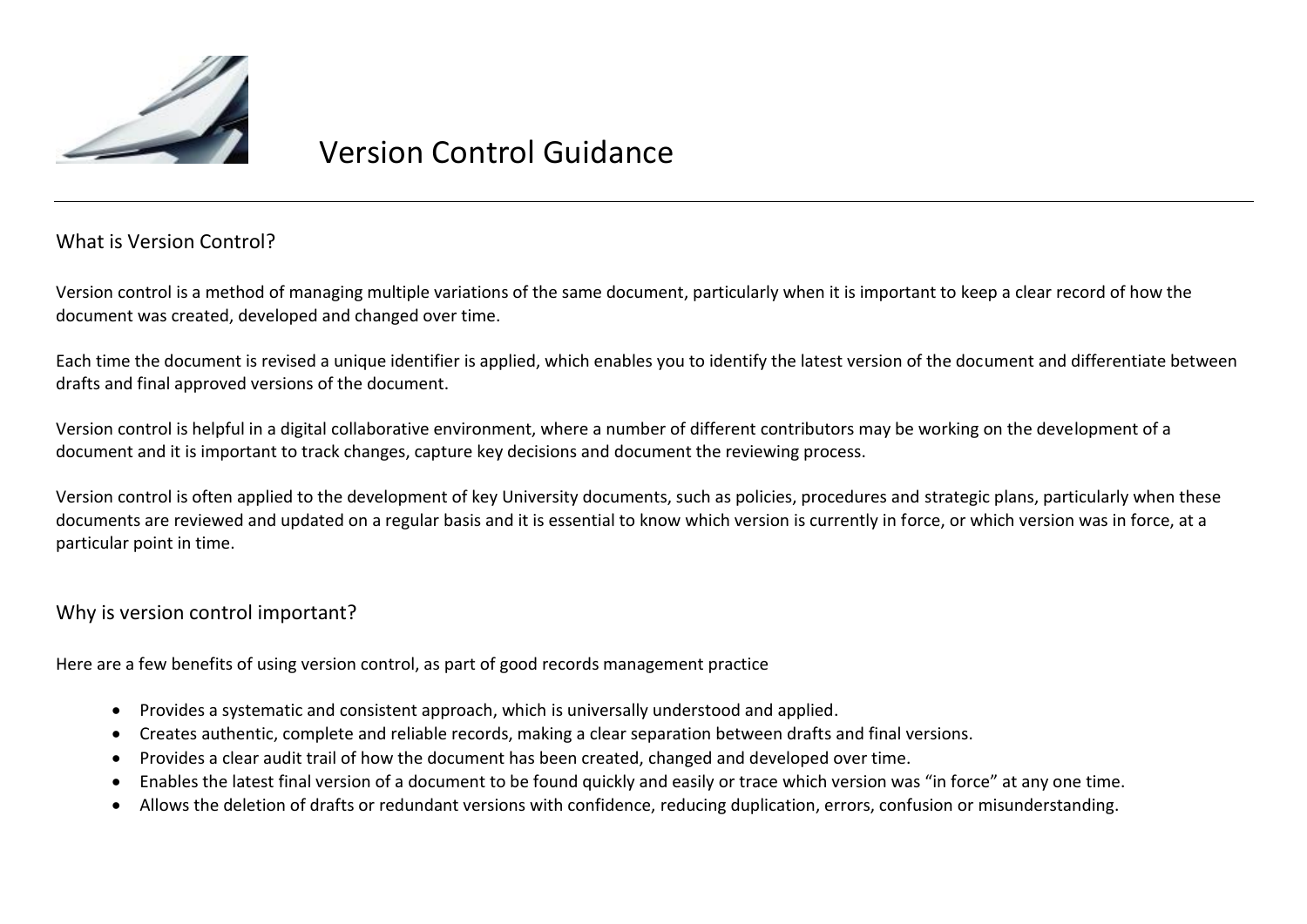## Using Version Control

There a number of ways in which version control may be applied to your documents and the choice of method will depend on the importance of the document, the number of contributors and the likely number of iterations expected, particularly if the document is complex and requires a formal record.

#### **Method 1: Use File Naming Conventions**

Use the file name to simply identify the version and status of the document, along with the topic e.g.

DataProtectionPolicy\_Draft\_V1.0

DataProtectPolicy Revision V1.1

DataProtectionPolicy\_Final\_V2.0

Further information on file naming conventions is available [here](https://www.abdn.ac.uk/staffnet/governance/university-records-management-280.php) , as part of our records management good practice guidance.

#### *Method 2: Tracking Version Numbers*

Numbering each version helps to distinguish one version from another. It may be suitable, simply to number each version, regardless of the changes, using consecutive whole numbers e.g. V 1.0; V 2.0; V 3.0 etc. to track which version of the document is being worked on.

Where it is important to identify and track minor or major revisions to the document, before a final version is agreed, then a more formal numbering system may be required.

Minor revisions would indicate where small changes have been made to the document such as spelling or grammar corrections, or where changes have been made that do not require further approval. Minor revisions are indicated by making increments to the decimal place e.g.

#### V 1.2; V 1.3; V1.4

Major revisions would be where the document has had significant changes or review and requires re-approval. Major revisions are indicated by making increments to the whole number e.g.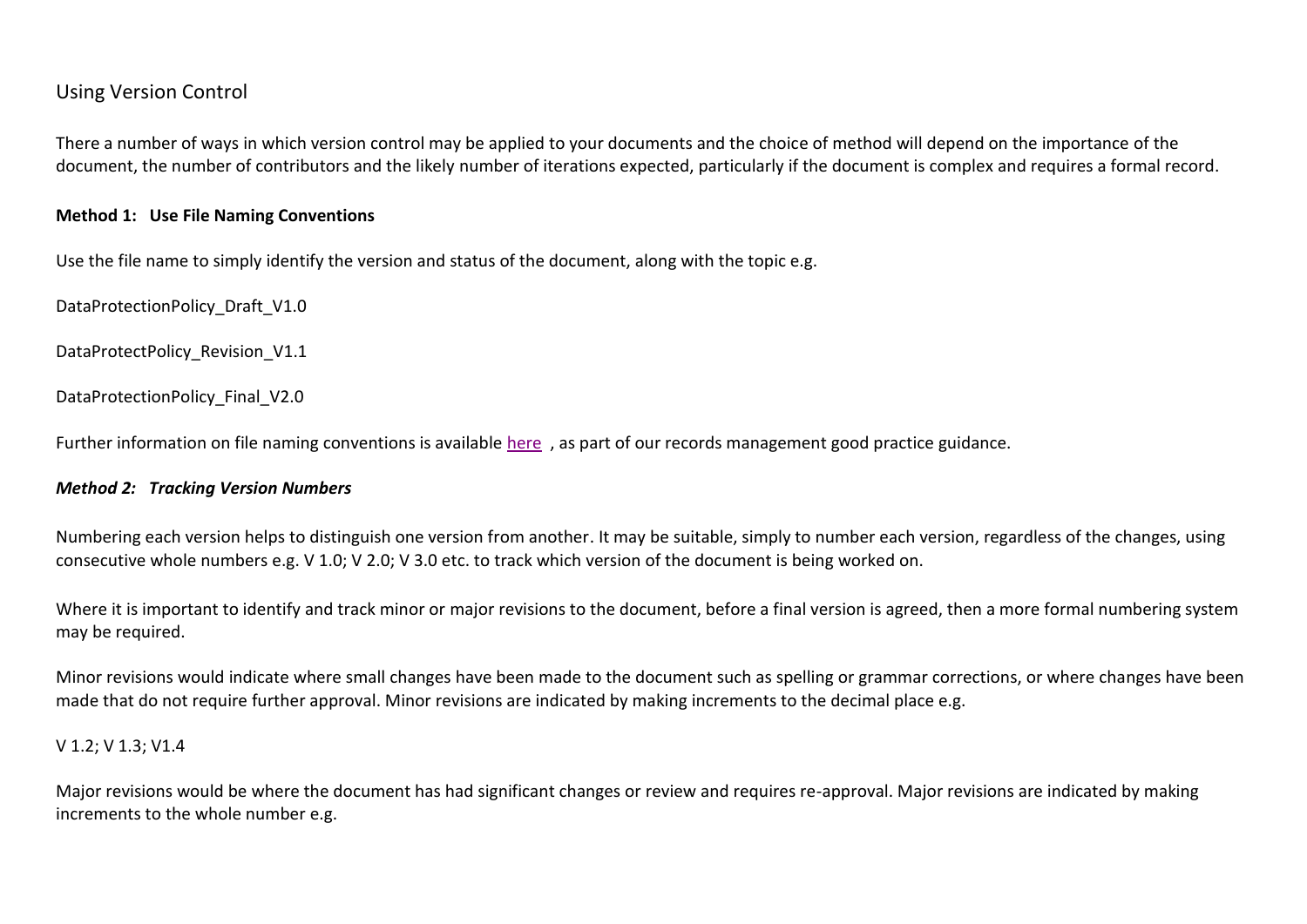#### V 1.0; V 2.0; V 3.0

An example of how this may look in practice is seen below;

| Draft V 0.1   | This is the first version of the draft                                                                                        |  |  |
|---------------|-------------------------------------------------------------------------------------------------------------------------------|--|--|
| Draft V 0.2   | This is the second version of the draft which reflects minor changes and additions                                            |  |  |
| Final $V$ 0.3 | This is the final draft version of the document                                                                               |  |  |
| Version 1.0   | This is the first approved version of the document                                                                            |  |  |
| Version 1.1   | This version reflects minor changes to the first approved version, version 1.2; version 1.3 etc can be used to record further |  |  |
|               | minor changes                                                                                                                 |  |  |
| Version 2.0   | Version 2.0 indicates the second major approved version of the document                                                       |  |  |
| Version 2.1   | This version reflects further minor changes to the second approved version of the document, version 2.2; version 2.3 etc      |  |  |
|               | record further minor changes                                                                                                  |  |  |
| Version 3.0   | Version 3.0 indicates the third major approved version of the document                                                        |  |  |
|               |                                                                                                                               |  |  |

Where it is important to recall and trace the history of the document, through the various versions, including superseded versions, it is helpful to create a *Version Control Table*, which provides useful contextual information about each change, the author, date and status of the document. A Version Control Table should be inserted on the front page of the document.

An example of a Version Control Table is seen below;

| Version          | Author               | Date       | Changes                                        |
|------------------|----------------------|------------|------------------------------------------------|
|                  |                      |            |                                                |
| V <sub>0.1</sub> | Director of Planning | 2016-05-12 | First draft                                    |
| V <sub>0.2</sub> | Director of Planning | 2016-06-17 | Comments added by Directors Committee. Table 2 |
|                  |                      |            | created and inserted page 4                    |
| V <sub>0.3</sub> | Director of Planning | 2016-09-23 | Final Draft approved by Advisory Group         |
| V <sub>1.0</sub> | Director of Planning | 2017-01-30 | Version 1.0 approved by Court                  |

Include any useful information which brings added value to the understanding and context of the history to the document. For example document the superseded version, if applicable, the date the new approved document comes into force (effective date), or the next planned review date.